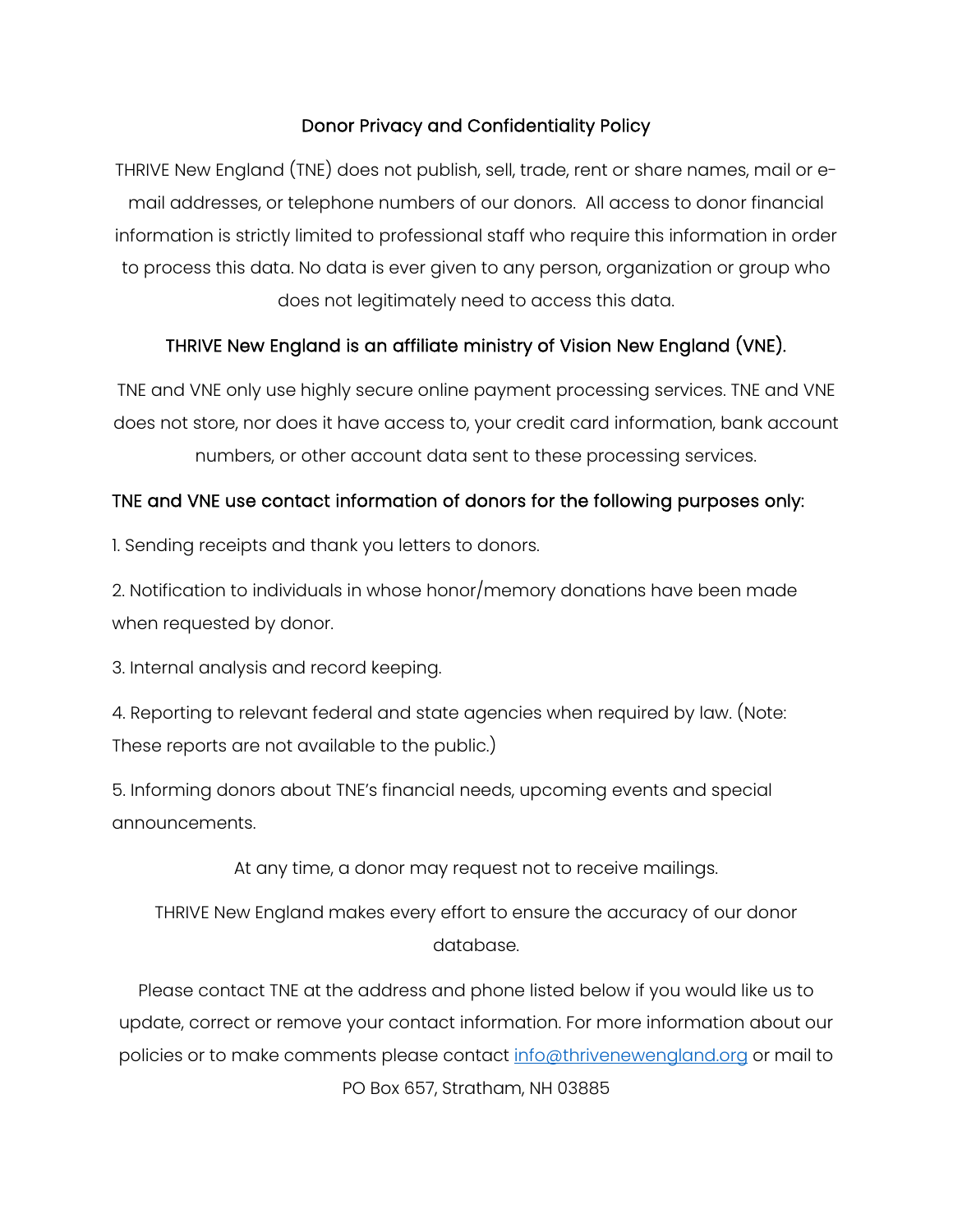# Online Privacy Policy

Last updated: 01/30/2020

Thrive New England ("us", "we", or "our") operates https://www.thrivenewengland.org (the "Site"). This page informs you of our policies regarding the collection, use and disclosure of Personal Information we receive from users of the Site.

We use your Personal Information only for providing and improving the Site. By using the Site, you agree to the collection and use of information in accordance with this policy.

# Information Collection And Use

While using our Site, we may ask you to provide us with certain personally identifiable information that can be used to contact or identify you. Personally identifiable information may include, but is not limited to your name ("Personal Information").

# Log Data

Like many site operators, we collect information that your browser sends whenever you visit our Site ("Log Data").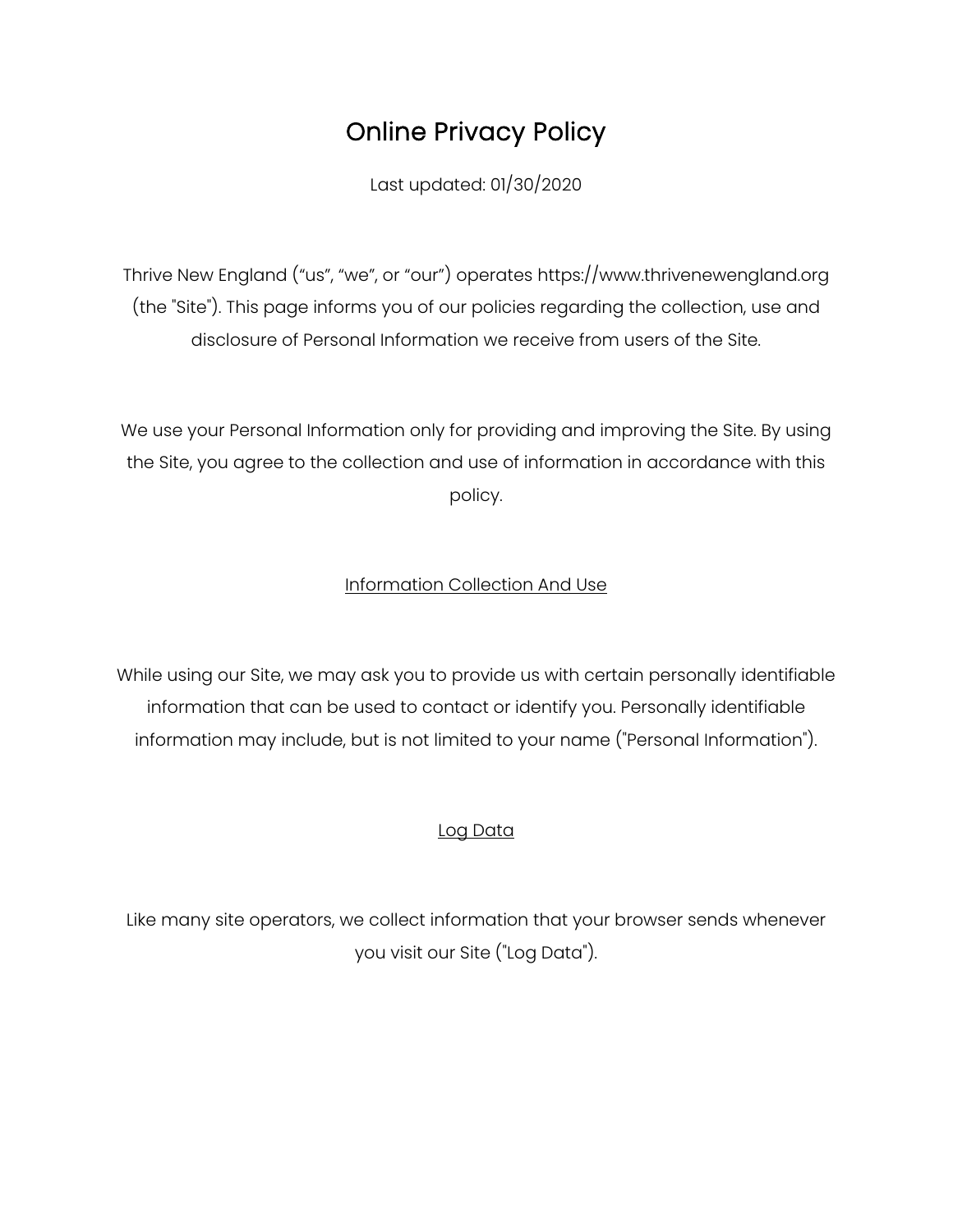This Log Data may include information such as your computer's Internet Protocol ("IP") address, browser type, browser version, the pages of our Site that you visit, the time and date of your visit, the time spent on those pages and other statistics.

We also use various analytics tools to collect and process data, including Google Analytics, which has its own privacy policy and opt-out features described at www.google.com/policies/privacy/partners/.

We use collected information to operate and improve the site and our services, to develop new programs, to understand and analyze aggregate metrics such as the number of visitors or page views, to provide information and services to you or otherwise communicate with you, to solicit charitable donations, and in any other manner described to you when the information is collected, or to which you give your consent.

You may adjust your mailing preferences or unsubscribe from our email list by clicking the appropriate links in email you receive from us. You may also decline to share information with us, or may use features provided by your device or web browser to delete cookies or block other data collection mechanisms.

#### Communications

We may use your Personal Information to contact you with newsletters or promotional materials. You may opt out of these communications by contacting us at info@thrivenewengland.org and requesting your data be deleted. Our site may contain links to other websites that are not operated or controlled by us such as Facebook, Twitter, Instagram, Google Forms, or Snapchat. Please review the privacy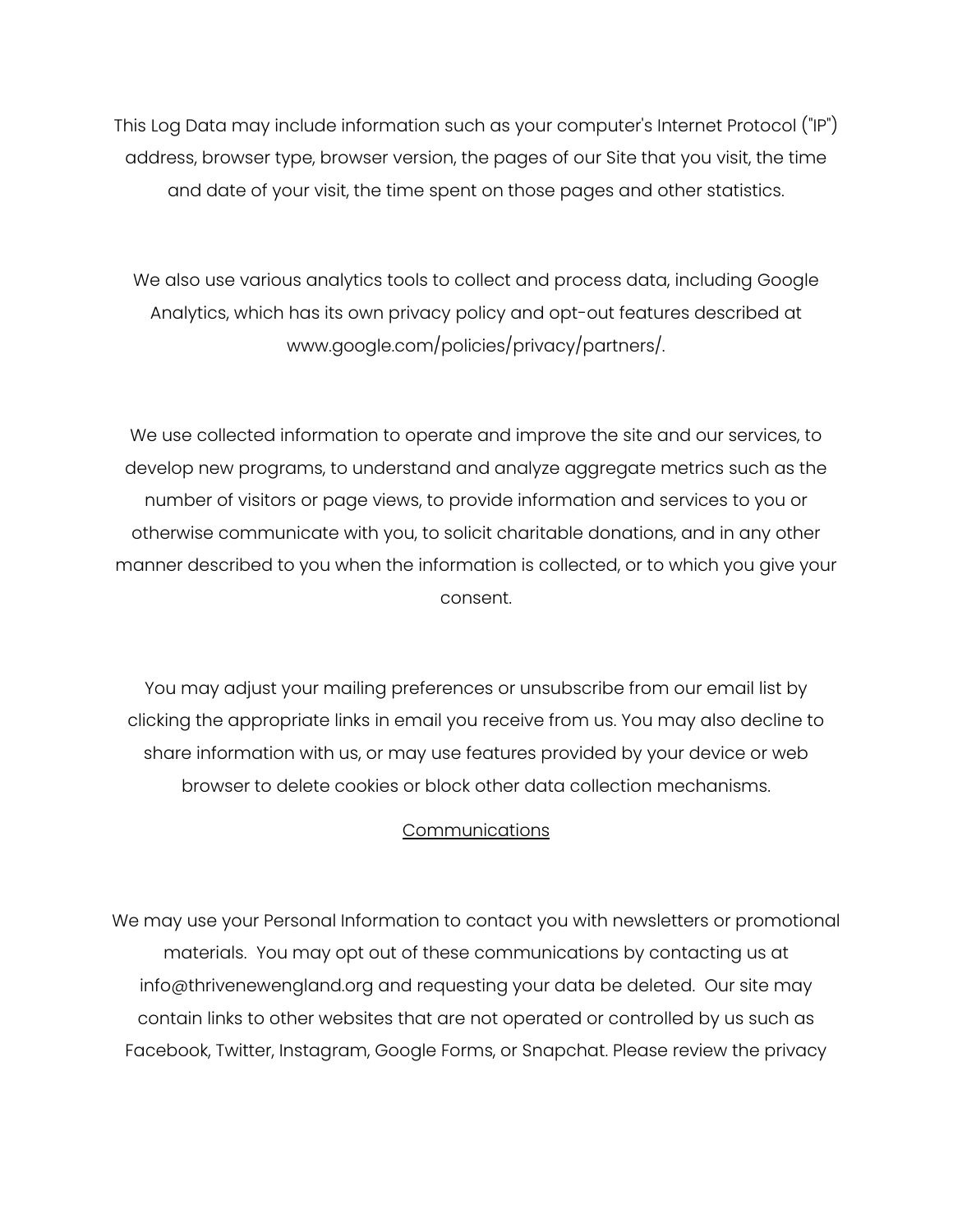policies of such other websites for information about what information they collect and how they use it.

#### **Cookies**

Cookies are files with small amount of data, which may include an anonymous unique identifier. Cookies are sent to your browser from a web site and stored on your computer's hard drive.

Like many sites, we may use "cookies" to collect information. You can instruct your browser to refuse all cookies or to indicate when a cookie is being sent.

#### **Security**

The security of your Personal Information is important to us, but remember that no method of transmission over the Internet, or method of electronic storage, is 100% secure. While we strive to use commercially acceptable means to protect your Personal Information, we cannot guarantee its absolute security.

# Changes To This Privacy Policy

This Privacy Policy is effective as of 01/30/2020 and will remain in effect except with respect to any changes in its provisions in the future, which will be in effect immediately after being posted on this page.